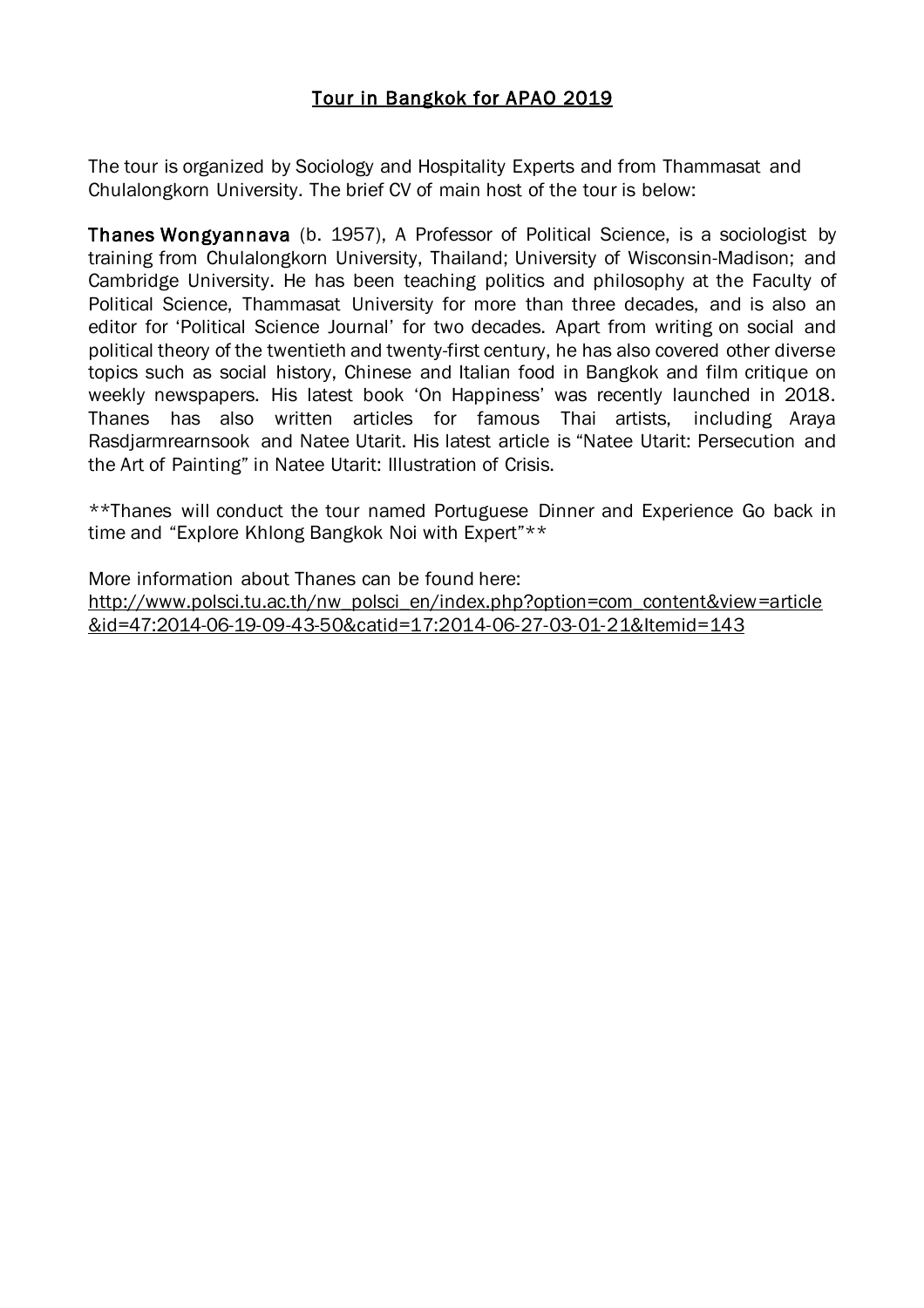### 1. Portuguese Dinner Experience

Explore the cultural diversity in Bangkok by experiencing the continuing community who keeping their ancestor's knowledge and heritage through the time until now.

Explore Bangkok's cultural diversity in a community along the Chao Phraya River. Kudi Chin is among the oldest expat community in Bangkok and is known as a place where "Three religions and four faiths" are present and practiced. Portuguese recipe is among the tradition that has been handed down to the present generation.

| Theme:    | Hidden treasure of Portuguese flavor in Thailand       |
|-----------|--------------------------------------------------------|
| Format:   | Lecture and a dining experience (9 traditional dishes) |
| Date:     | March 6, 2019                                          |
| Period:   | 19:00-21:30 hrs.                                       |
| Duration: | $2.5$ hrs.                                             |
| Price:    | 80 USD (transportation, meal and lecture are included) |
| Capacity: | 25 people (Max)                                        |
|           |                                                        |

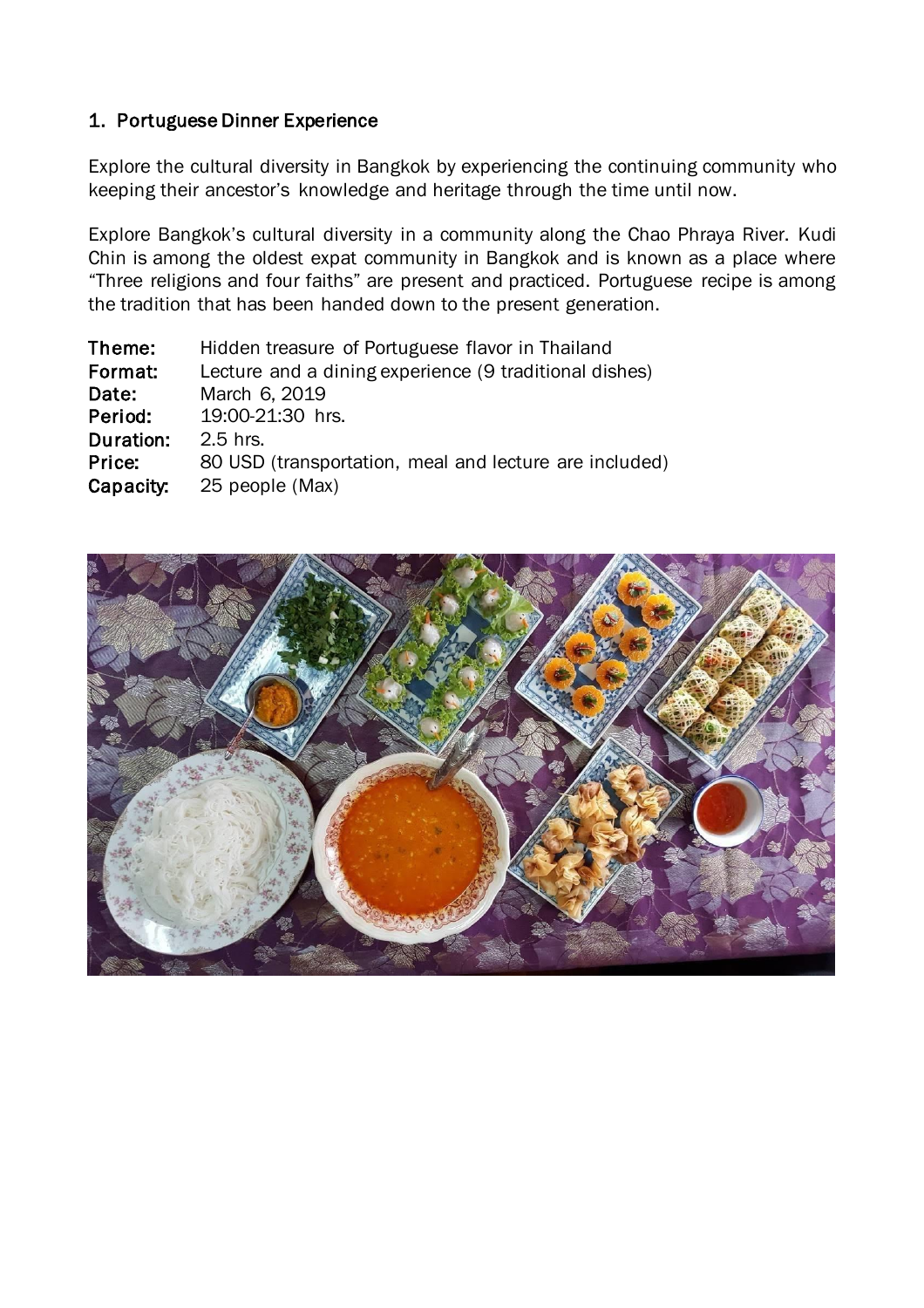## 2. Go back in time and "Explore Khlong Bangkok Noi with Expert"

Itinerary:

Travel like a local by boat to heritage temples, communities along the khlong (Thai word for a canal), and visit a local restaurant. The boat trip is a good way to experience how local Thais lives in harmony with their traditional cultural landscape before the big development of the city impinges upon them.

Theme: Go back in time and listen to the story you never know before.

- 1. Visit 3 heritage temples and learn about original mural paintings dated more than 300 years to know the Thai Society and culture from the painting. These 3temples are the best example of Traditional way of life and Thai's believe.
	- 2. Boat ride along Khlong Bangkok Noi where local people live.
- 3. Experience the delicious local food in a famous truly local restaurant.

Format: Half day tour with 2 experts (in Archeology and Sociology) Date: March 7, March 8 (12.00 – 17.00) March 9 (9:00-13:30 hrs.) Duration: 4.5 hrs. Price: 130 USD (boat ride, temples' fee, lecturers fee, and meal are included) Capacity: 15 people (Max)



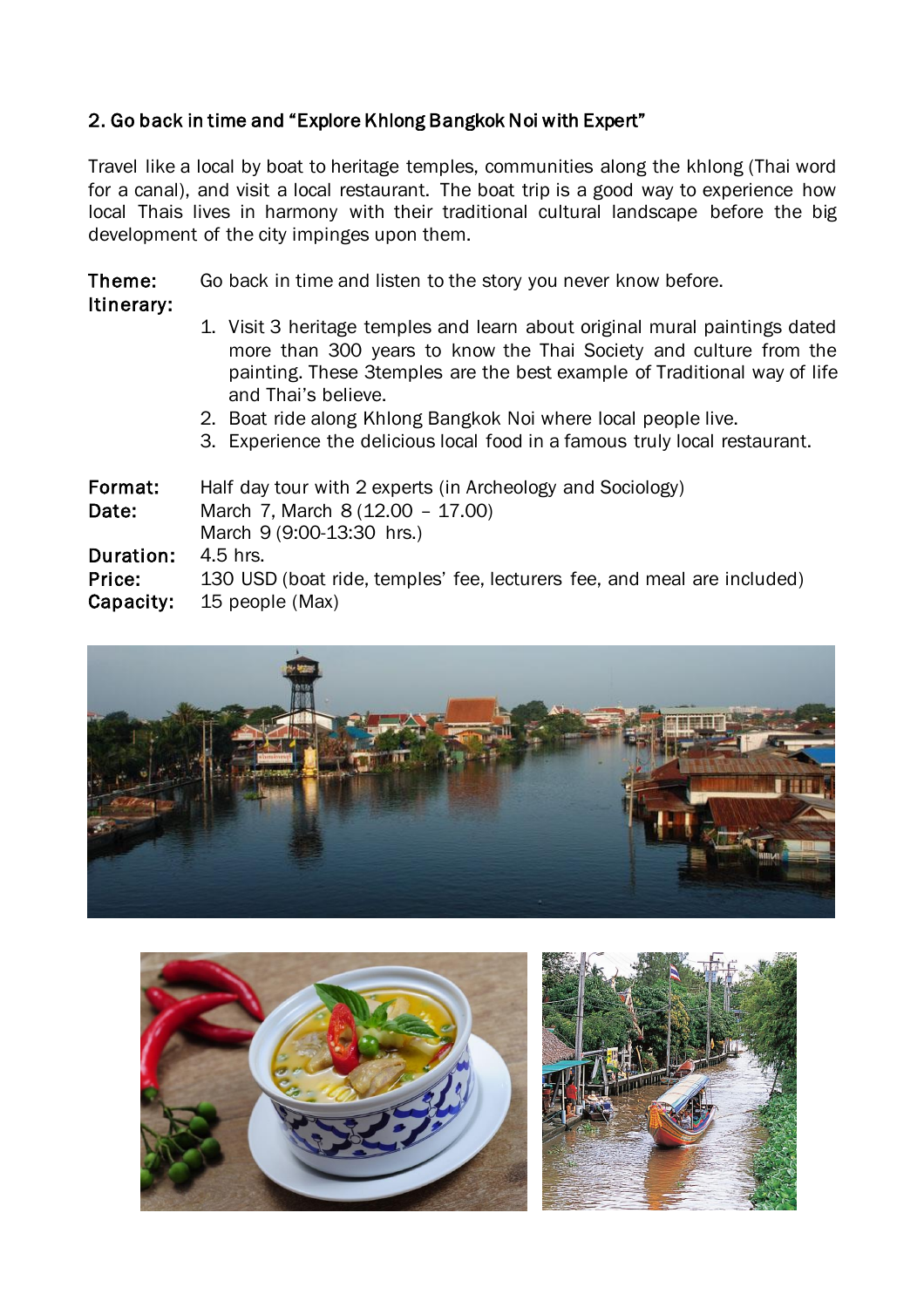#### 3. Thai cooking with the expert

Learn how to cook 2 signature Thai Dishes with Chef from Thailand's famous Blue Elephant Restaurant [\(https://www.blueelephant.com/\)](https://www.blueelephant.com/)

Theme: Learn how to cook 2 local Thai cuisines with the chef of famous Thai restaurant Format: Half day cooking class Date: March 7, March 8, March 9 Period: 9:00-13:00 hrs. Duration: 4 hrs. Price: 100 USD<br>Capacity: 20 people 20 people (Max)

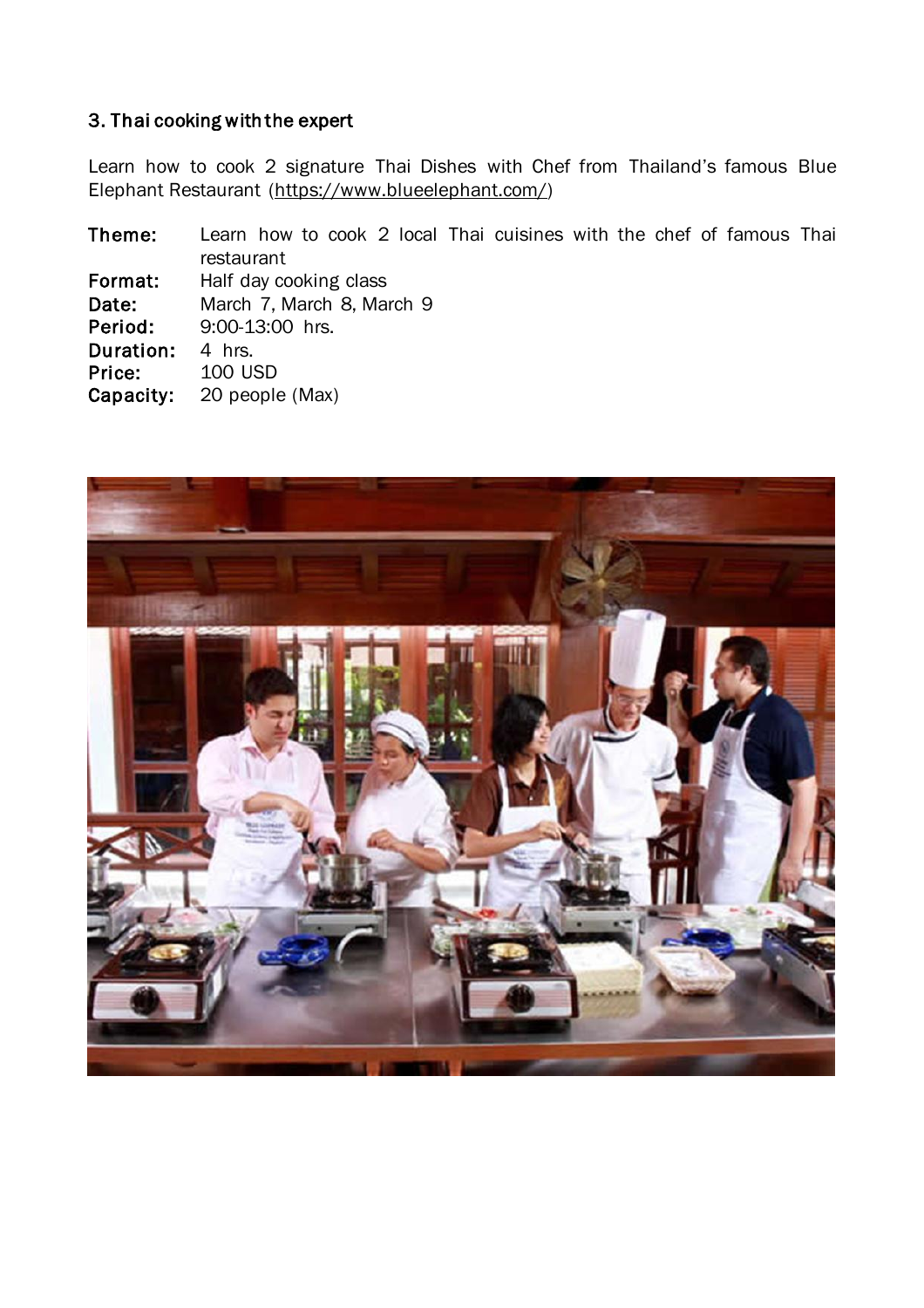# 4. Learning Thai folk handicraft with a local

Learn how to use local or household materials to create Thai folk handicraft, for example, a woven carp or a kratong that can be used for decorative items.

| Theme:    | Relax, enjoy, and learn how to create folk handicraft form experts |
|-----------|--------------------------------------------------------------------|
| Format:   | Half day class                                                     |
| Date:     | March 7, March 8                                                   |
| Time:     | 13.30 - 16.30 hrs (March 7 and March 8)                            |
|           | 9:00-12:00 hrs (March 9)                                           |
| Duration: | 3 hrs.                                                             |
| Price:    | 70 USD (equipment included)                                        |
| Capacity: | 15 people (Max)                                                    |
|           |                                                                    |